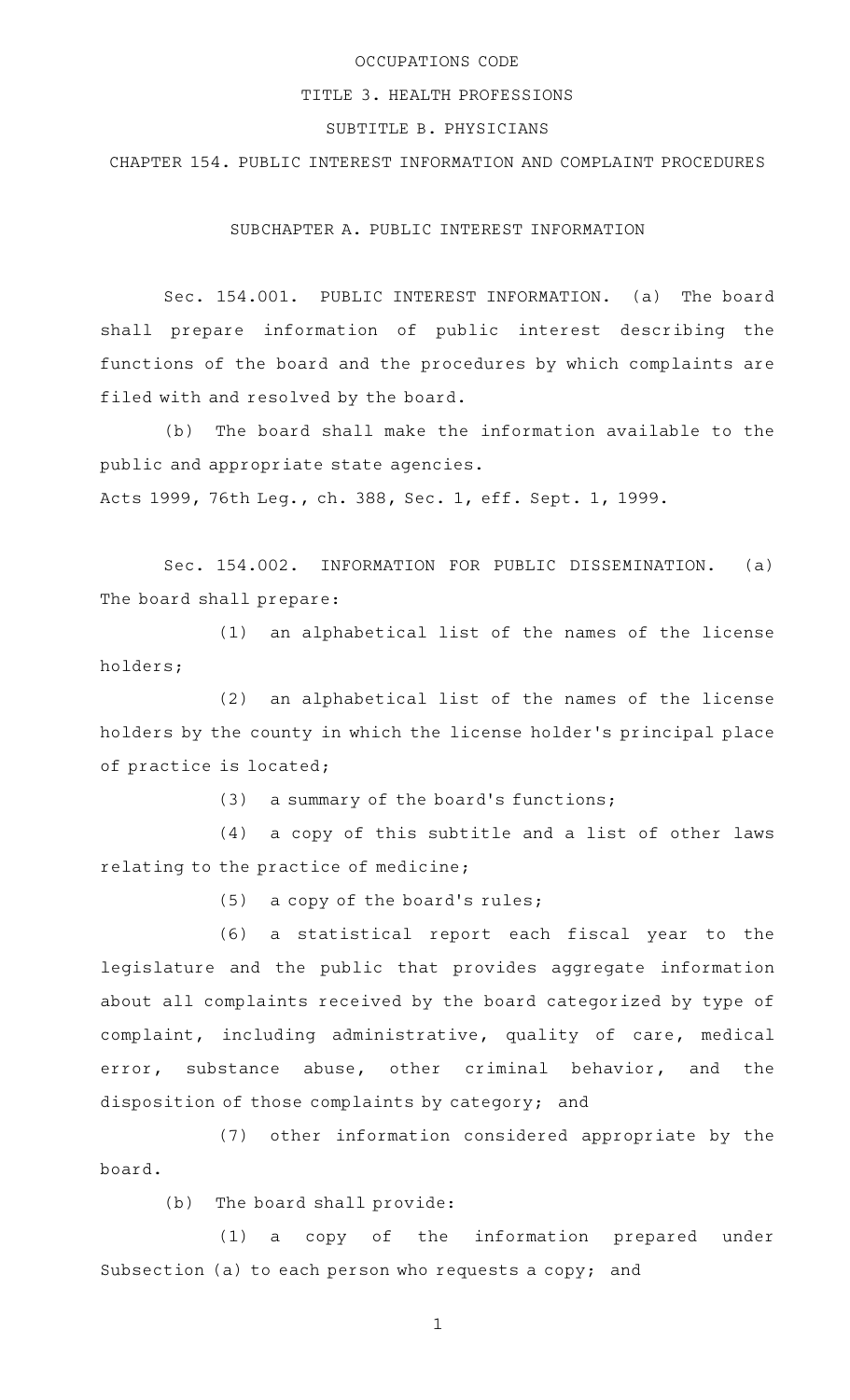(2) copies of the information prepared under Subsection (a) to each public library in this state that requests the copies.

(c) The board shall make available on the board's Internet website a consumer quide to health care. The board shall include information in the guide concerning the billing and reimbursement of health care services provided by physicians, including information that advises consumers that:

 $(1)$  the charge for a health care service or supply will vary based on:

 $(A)$  the person's medical condition;

(B) any unknown medical conditions of the person;

(C) the person's diagnosis and recommended treatment protocols; and

(D) other factors associated with performance of the health care service;

(2) the charge for a health care service or supply may differ from the amount to be paid by the consumer or the consumer 's third-party payor;

(3) the consumer may be personally liable for payment for the health care service or supply depending on the consumer 's health benefit plan coverage; and

(4) the consumer should contact the consumer's health benefit plan for accurate information regarding the plan structure, benefit coverage, deductibles, copayments, coinsurance, and other plan provisions that may impact the consumer 's liability for payment for the health care services or supplies.

Acts 1999, 76th Leg., ch. 388, Sec. 1, eff. Sept. 1, 1999. Amended by Acts 2003, 78th Leg., ch. 202, Sec. 6, eff. June 10, 2003. Amended by:

Acts 2007, 80th Leg., R.S., Ch. 997 (S.B. [1731](http://www.legis.state.tx.us/tlodocs/80R/billtext/html/SB01731F.HTM)), Sec. 7, eff. September 1, 2007.

Sec. 154.003. INFORMATION FOR PHYSICIANS. (a) The board shall disseminate at least twice a year and at other times determined necessary by the board information of significant interest to the physicians of this state. The information must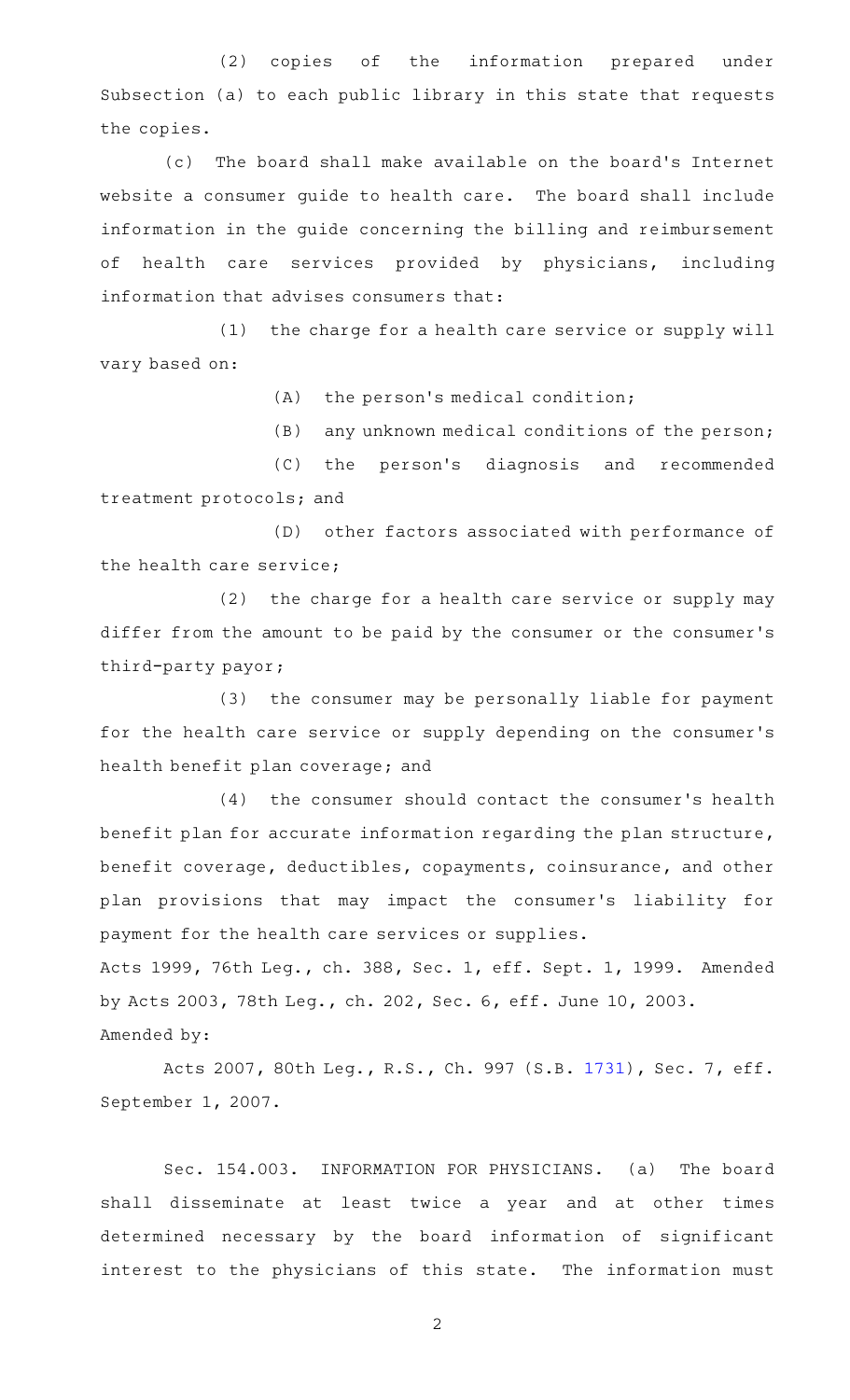include summaries of:

(1) disciplinary orders made against physicians licensed in this state;

 $(2)$  board activities and functions;

(3) pertinent changes in this subtitle or board rules; and

(4) attorney general opinions.

(b) The requirements of this section are in addition to the reporting requirements imposed under Section [164.060.](http://www.statutes.legis.state.tx.us/GetStatute.aspx?Code=OC&Value=164.060)

(c) The board shall disseminate the information to:

 $(1)$  each physician practicing in this state;

(2) each health care entity and other board-designated health care institution operating in this state;

(3) each member of a health-related legislative committee;

 $(4)$  a member of the public who submits a written request; and

(5) public libraries throughout this state.

(d) Except as provided by this subsection, the board shall publish information regarding errors in and reversals of disciplinary actions taken by the board. The information to be published under this subsection includes instances in which a disciplinary action initiated by the board is overturned by a court. The board shall disseminate the information under this subsection in the same format, size, style, and manner as the information regarding the original action by the board was disseminated. The board may not publish information under this subsection if the physician who was the subject of the disciplinary action requests that the information not be published. Acts 1999, 76th Leg., ch. 388, Sec. 1, eff. Sept. 1, 1999.

Amended by:

Acts 2005, 79th Leg., Ch. 269 (S.B. [419](http://www.legis.state.tx.us/tlodocs/79R/billtext/html/SB00419F.HTM)), Sec. 1.14, eff. September 1, 2005.

Sec. 154.004. DISCLOSURE OF DISCIPLINARY ORDERS. (a) On written request the board shall make available to the general public on payment of a reasonable fee to cover expenses and to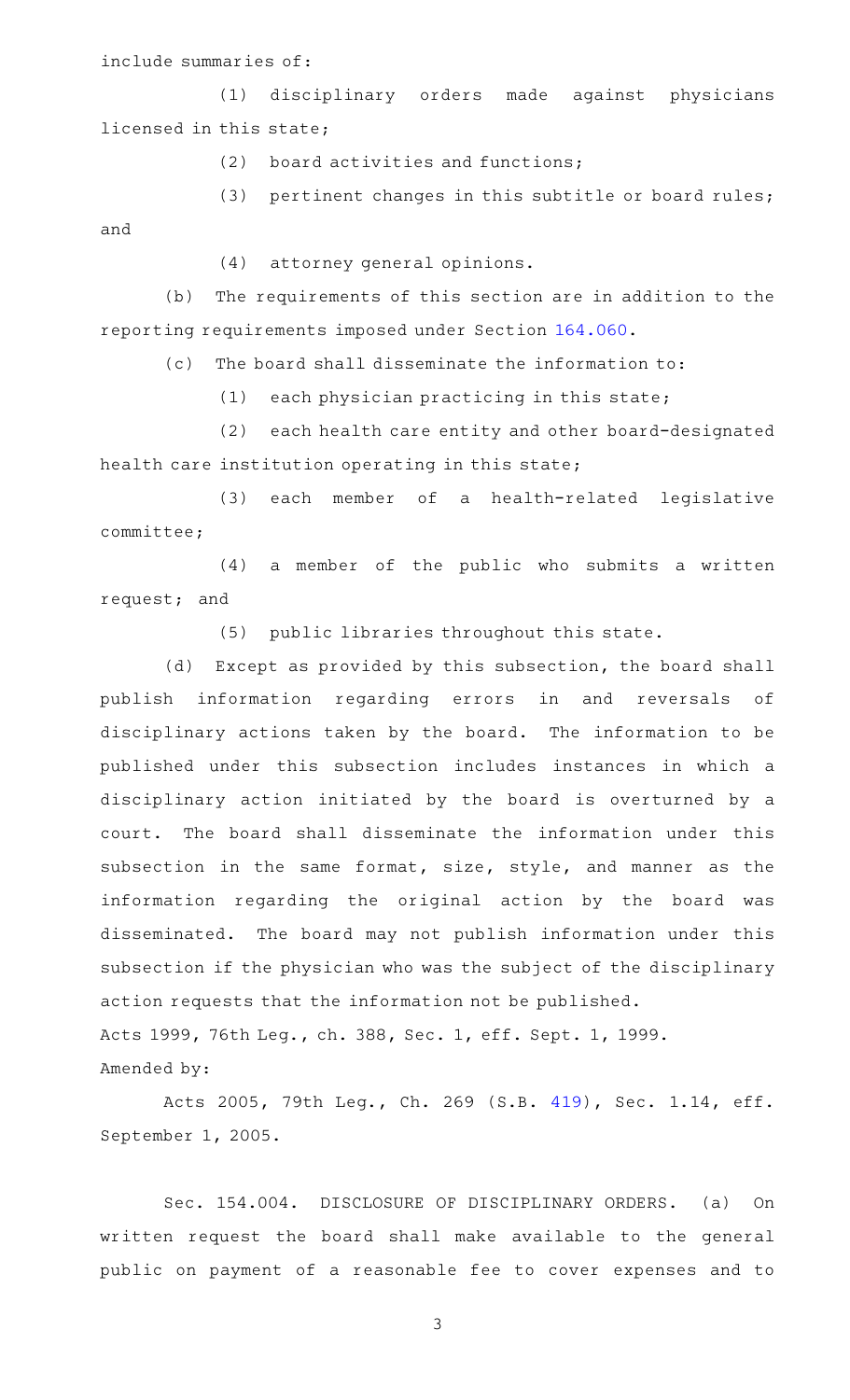appropriate state agencies information that includes:

(1) a summary of any previous disciplinary order by the board against a specific physician licensed in this state;

 $(2)$  the date of the order; and

 $(3)$  the current status of the order.

(b) If the board is not required under other state law to establish a toll-free telephone number, the board shall establish an eight-hour toll-free telephone number to make the information required by this section immediately available to any caller. Acts 1999, 76th Leg., ch. 388, Sec. 1, eff. Sept. 1, 1999.

Sec. 154.005. PUBLIC PARTICIPATION. (a) The board shall develop and implement policies that provide the public with a reasonable opportunity to appear before the board and to speak on any issue under the board's jurisdiction.

(b) The board shall prepare and maintain a written plan that describes how a person who does not speak English may be provided reasonable access to the board 's programs.

Acts 1999, 76th Leg., ch. 388, Sec. 1, eff. Sept. 1, 1999.

Sec. 154.006. PHYSICIAN PROFILES. (a) The board shall create a profile of each physician licensed under this subtitle. The profile must:

(1) include the information required by Subsection (b); and

(2) be compiled in a format that makes the information contained in the profile easily available to the public.

(b) Except as otherwise provided by this section, a profile must contain the following information on each physician:

(1) the name of each medical school attended and the dates of:

(A) graduation; or

(B) Fifth Pathway designation and completion of the Fifth Pathway Program;

(2) a description of all graduate medical education in the United States or Canada;

(3) any specialty certification held by the physician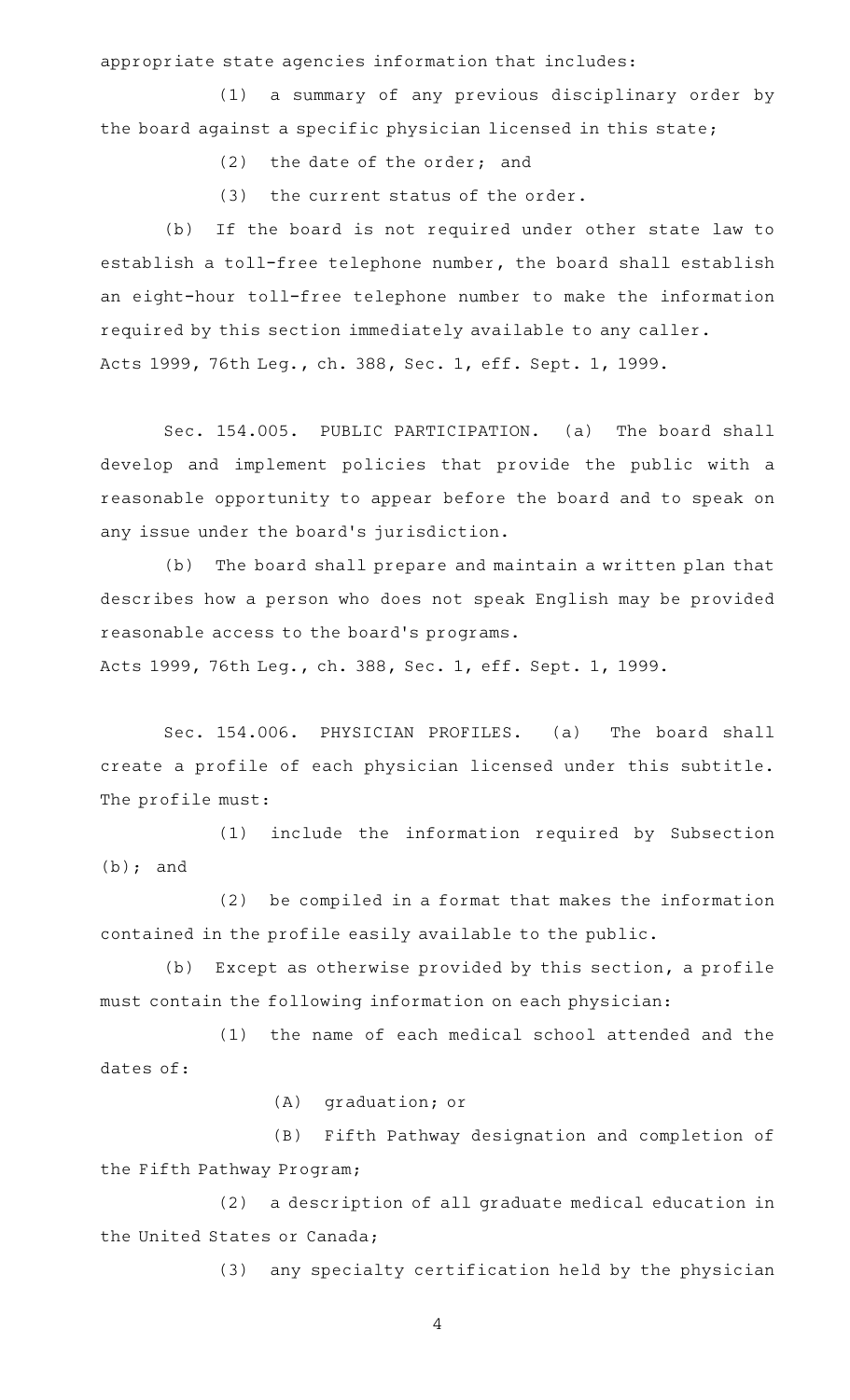and issued by a medical licensing board that is a member of the American Board of Medical Specialties or the Bureau of Osteopathic Specialists;

(4) the number of years the physician has actively practiced medicine in:

(A) the United States or Canada; and

 $(B)$  this state;

(5) the name of each hospital in this state in which the physician has privileges;

(6) the physician's primary practice location;

 $(7)$  the type of language translating services, including translating services for a person with impairment of hearing, that the physician provides at the physician's primary practice location;

(8) whether the physician participates in the Medicaid program;

(9) a description of any conviction for a felony, a Class A or Class B misdemeanor, or a Class C misdemeanor involving moral turpitude;

(10) a description of any charges reported to the board to which the physician has pleaded no contest, for which the physician is the subject of deferred adjudication or pretrial diversion, or in which sufficient facts of guilt were found and the matter was continued by a court;

(11) a description of any disciplinary action against the physician by the board;

(12) a description of any disciplinary action against the physician by a medical licensing board of another state;

(13) a description of the final resolution taken by the board on medical malpractice claims or complaints required to be opened by the board under Section [164.201;](http://www.statutes.legis.state.tx.us/GetStatute.aspx?Code=OC&Value=164.201)

(14) whether the physician's patient service areas are accessible to disabled persons, as defined by federal law;

(15) a description of any formal complaint against the physician initiated and filed under Section [164.005](http://www.statutes.legis.state.tx.us/GetStatute.aspx?Code=OC&Value=164.005) and the status of the complaint; and

(16) a description of any medical malpractice claim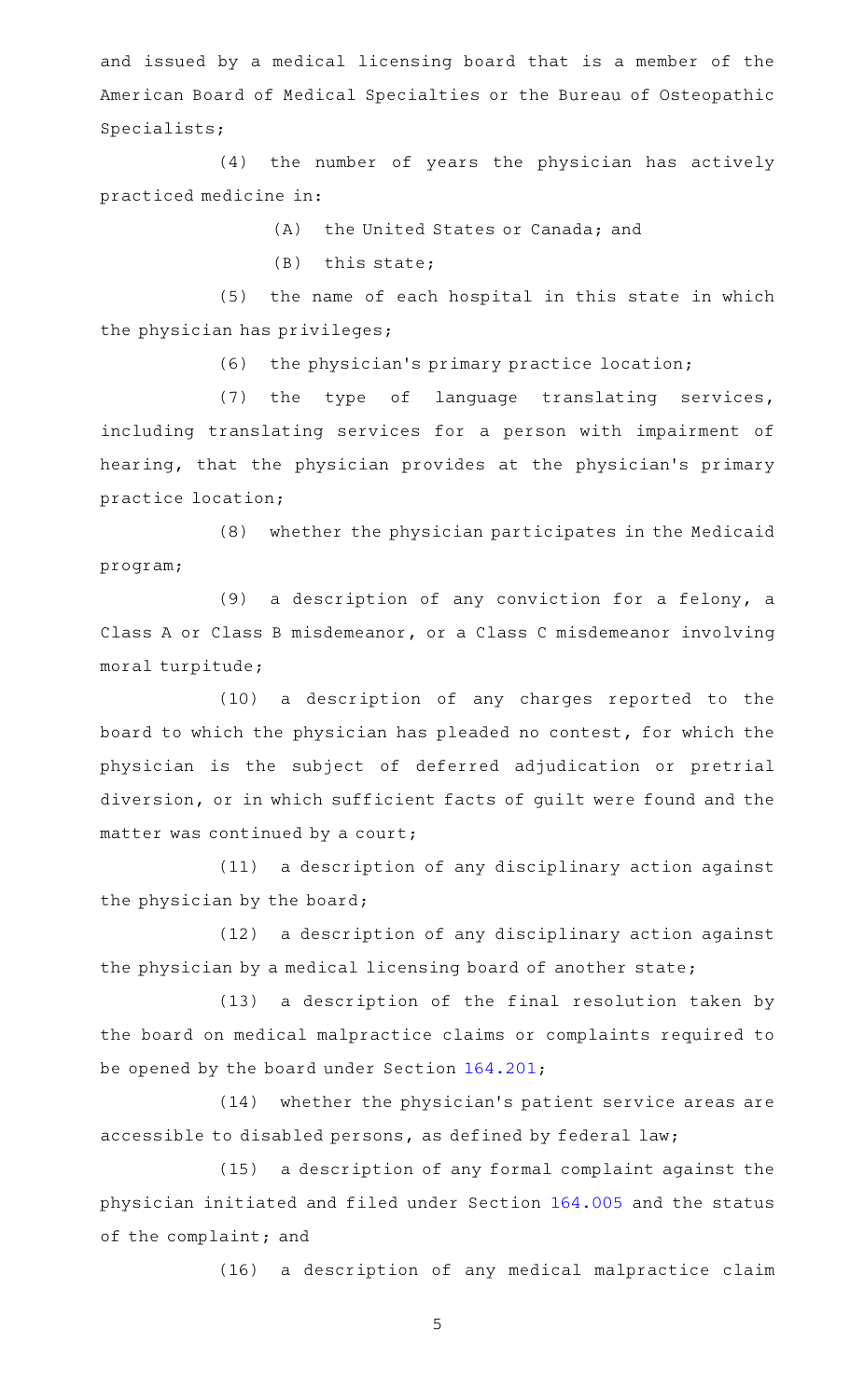against the physician, not including a description of any offers by the physician to settle the claim, for which the physician was found liable, a jury awarded monetary damages to the claimant, and the award has been determined to be final and not subject to further appeal.

 $(b-1)$  On or after the fifth anniversary of the date a remedial plan is issued under Section [164.0015](http://www.statutes.legis.state.tx.us/GetStatute.aspx?Code=OC&Value=164.0015), the board may remove from the profile of the physician subject to the plan any information regarding the plan and the complaint resolved by the plan unless:

(1) the complaint was related to the delivery of health care; or

(2) more than one remedial plan has been issued to resolve complaints alleging the same violation by the physician, including a complaint not related to the delivery of health care.

(c) Information required to be included under Subsection (b) that is not maintained by the board in the ordinary course of the board's duties shall be obtained from a physician at the time the physician renews the physician's license. In requesting information from the physician, the board shall:

(1) inform the physician that compliance with the request for information is mandatory;

(2) inform the physician of the date the information will be made available to the public; and

(3) instruct the physician about the requirements under Subsection (f) for the physician to obtain a copy of the physician 's profile to make corrections.

 $(d)$  This section does not:

(1) prevent the board from providing explanatory information regarding the significance of categories in which malpractice settlements are reported; or

(2) require the board to disclose confidential settlement information.

(e) A pending malpractice claim or complaint, other than a claim disclosed under Subsection (b)(13), may not be disclosed to the public by the board. This subsection does not prevent the board from investigating and disciplining a physician on the basis of a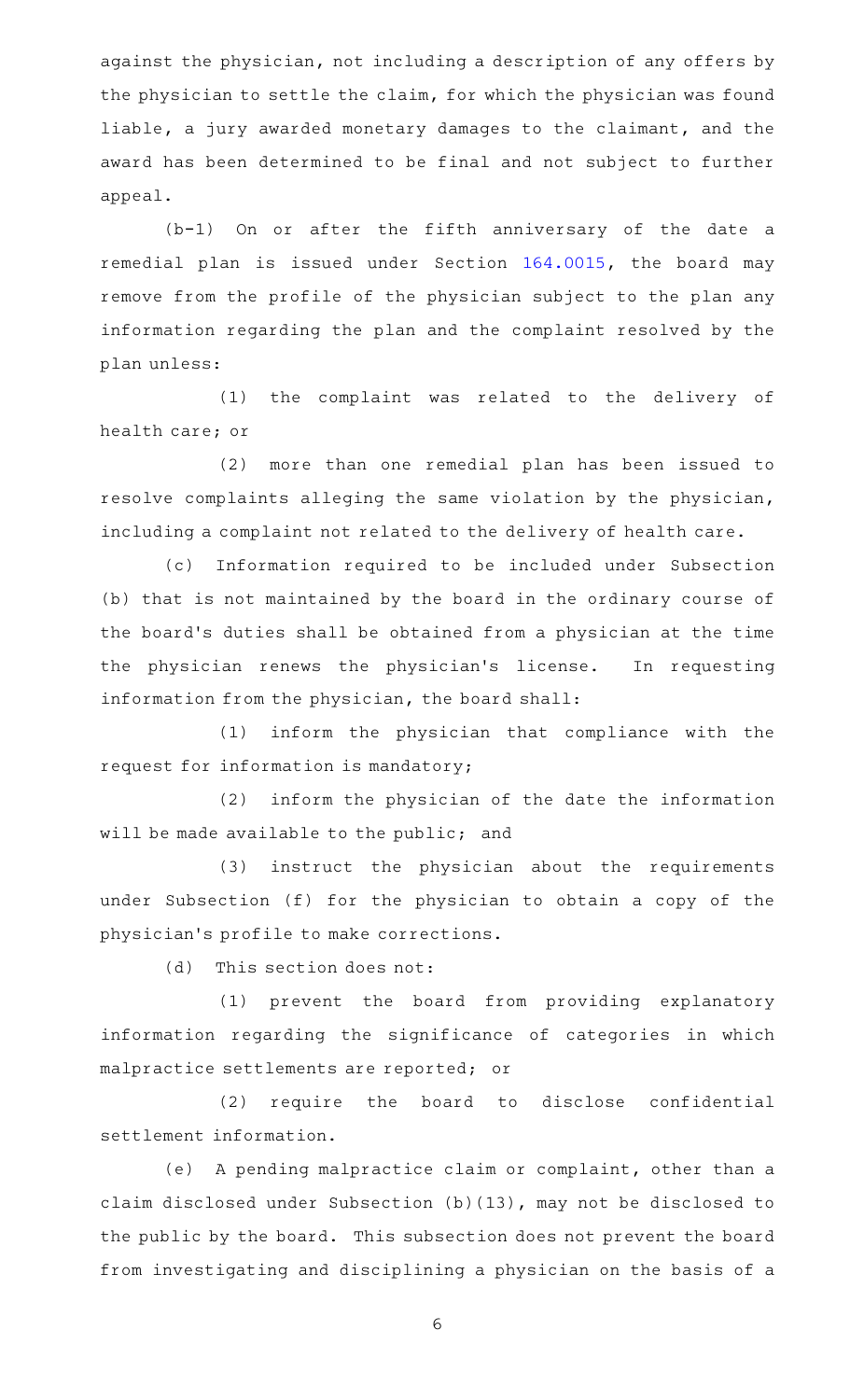pending medical malpractice claim or complaint.

(f) The board shall provide a physician with a copy of the physician 's profile if the physician requests a copy at the time the physician renews the physician 's license. If a copy is requested by a physician, the board shall provide the physician one month from the date the copy is provided to the physician to correct factual errors in the physician 's profile.

(g) Except as otherwise provided by this section, the board shall update the information contained in a physician 's profile annually. The board shall adopt a form that allows a physician to update information contained in a physician's profile. The form shall be made available on the Internet and in other formats as prescribed by board rule. The board may adopt rules concerning the type and content of additional information that may be included in a physician 's profile.

(h) The board shall adopt rules as necessary to implement this section.

(i) In addition to the information required by Subsection (b) and except as otherwise provided by this section, a profile must be updated to contain the text of a formal complaint filed under Section [164.005](http://www.statutes.legis.state.tx.us/GetStatute.aspx?Code=OC&Value=164.005) against the physician or of a board order related to the formal complaint not later than the 10th working day after the date the complaint is filed.

(i-1) Not later than the 10th working day after the date the board issues a final order related to a formal complaint filed under Section [164.005](http://www.statutes.legis.state.tx.us/GetStatute.aspx?Code=OC&Value=164.005) against a physician, the board shall:

(1) remove from the physician's profile any record of the formal complaint or any prior disciplinary action related to the formal complaint; and

(2) update the physician's profile to contain the board's final order.

(j) Information included in a physician's profile under Subsections  $(b)$ ,  $(i)$ , and  $(i-1)$  may not include any patient identifying information.

(k) Not later than the 10th working day after the date the board dismisses a formal complaint against a physician required to be included in the physician 's profile under Subsection (b)(15) or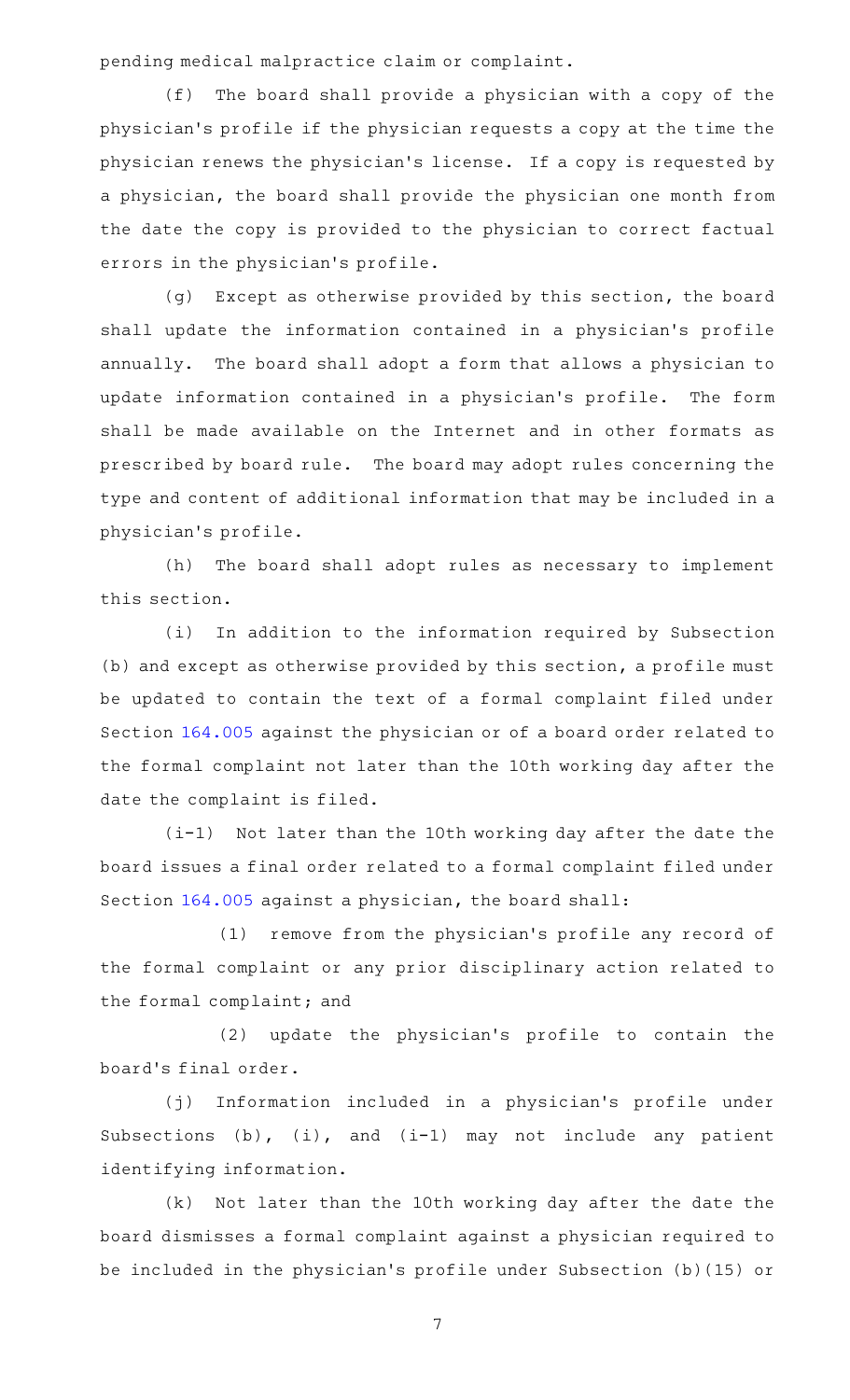(i) as baseless, unfounded, or not supported by sufficient evidence that a violation occurred, or resolves the complaint and takes no action against the physician's license as a result of the complaint, the board shall:

(1) remove from the physician's profile any record of the formal complaint or any prior disciplinary action related to the formal complaint; and

(2) update the physician's profile to contain the board's final order dismissing or resolving the complaint.

(1) If no action is taken against a physician's license as a result of an investigation of medical malpractice claims or complaints required to be investigated by the board under Section [164.201,](http://www.statutes.legis.state.tx.us/GetStatute.aspx?Code=OC&Value=164.201) the board shall, not later than the 10th working day after the date the board resolves the investigation, remove any record of the investigation from the physician 's profile.

Added by Acts 2001, 77th Leg., ch. 1420, Sec. 14.026(a), eff. Sept. 1, 2001. Amended by Acts 2003, 78th Leg., ch. 202, Sec. 7, eff. June 10, 2003.

Amended by:

Acts 2009, 81st Leg., R.S., Ch. 607 (H.B. [732](http://www.legis.state.tx.us/tlodocs/81R/billtext/html/HB00732F.HTM)), Sec. 1, eff. September 1, 2009.

Acts 2019, 86th Leg., R.S., Ch. 1231 (H.B. [1504](http://www.legis.state.tx.us/tlodocs/86R/billtext/html/HB01504F.HTM)), Sec. 4, eff. September 1, 2019.

## SUBCHAPTER B. COMPLAINT PROCEDURES

Sec. 154.051. COMPLAINT INITIATION. (a) The board by rule shall establish methods by which members of the public and license holders are notified of the name, mailing address, and telephone number of the board for the purpose of directing complaints to the board. The board may provide for that notice:

 $(1)$  on each registration form, application, or written contract for services of a person or entity regulated under this subtitle;

(2) on a sign prominently displayed in the place of business of each person or entity regulated under this subtitle; or

(3) in a bill for service provided by a person or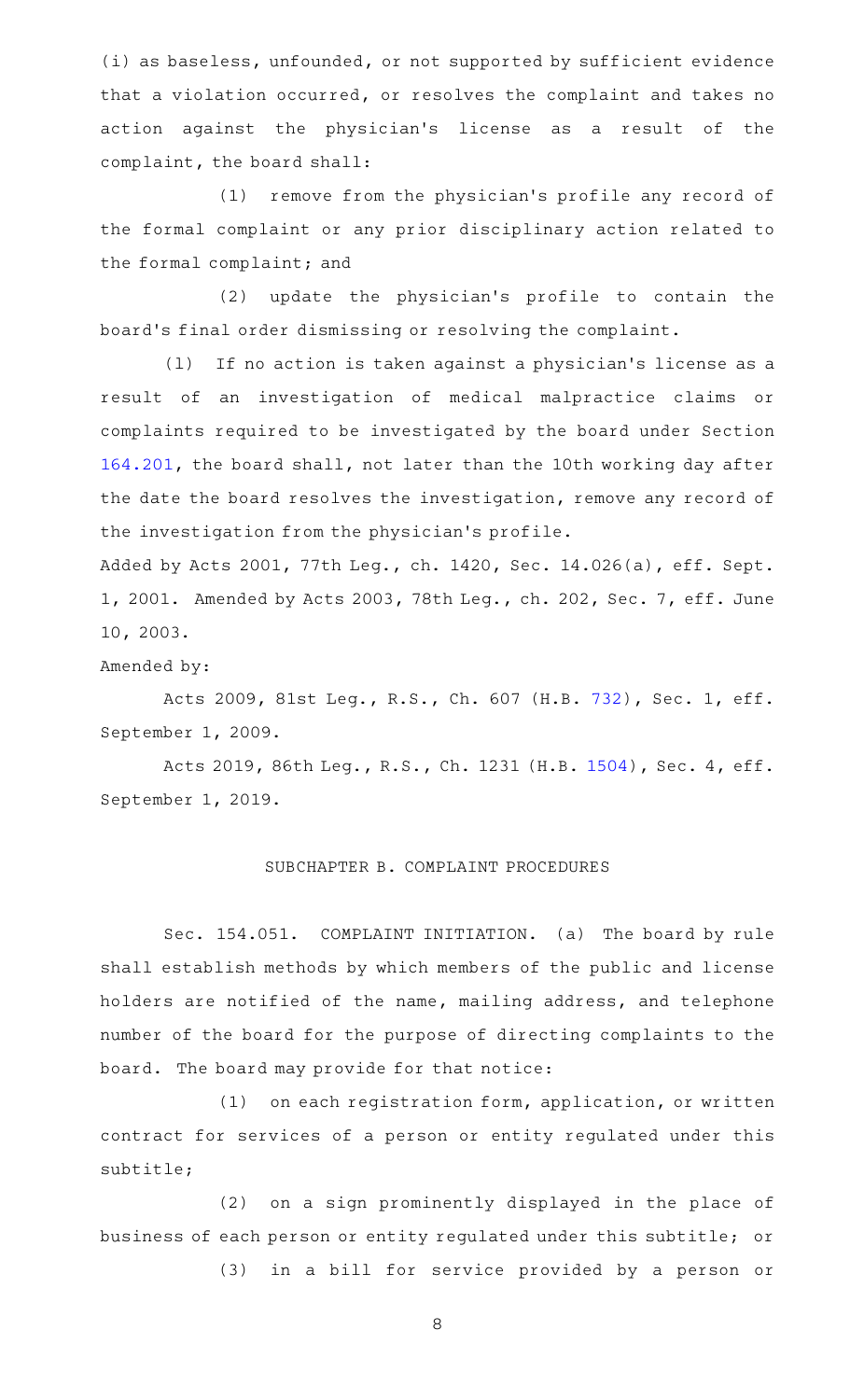entity regulated under this subtitle.

(b) The board shall list with its regular telephone number any toll-free telephone number established under other state law that may be called to present a complaint about a health professional.

(c)AAA person, including a partnership, association, corporation, or other entity, may file a complaint against a license holder with the board. The board may file a complaint on its own initiative.

(d) The board may not consider or act on a complaint involving care provided more than seven years before the date on which the complaint is received by the board unless the care was provided to a minor or the care involves a complaint under Subsection  $(d-1)$ . If the care was provided to a minor, the board may not consider or act on a complaint involving the care after the later of:

 $(1)$  the date the minor is 21 years of age; or

 $(2)$  the seventh anniversary of the date of the care.

 $(d-1)$  The board may not consider or act on a complaint involving an alleged violation of Section [22.011\(](http://www.statutes.legis.state.tx.us/GetStatute.aspx?Code=PE&Value=22.011)b)(12), Penal Code, that occurred more than seven years before the date on which the complaint is received by the board or more than 2 years from the date the complainant knew or should have known of the facts giving rise to the complaint, whichever is later.

(e) On receipt of a complaint, the board may consider a previously investigated complaint to determine whether there is a pattern of practice violating this subtitle.

Acts 1999, 76th Leg., ch. 388, Sec. 1, eff. Sept. 1, 1999.

Amended by:

Acts 2011, 82nd Leg., R.S., Ch. 1349 (H.B. [680](http://www.legis.state.tx.us/tlodocs/82R/billtext/html/HB00680F.HTM)), Sec. 1, eff. September 1, 2011.

Acts 2021, 87th Leg., R.S., Ch. 620 (S.B. [1895](http://www.legis.state.tx.us/tlodocs/87R/billtext/html/SB01895F.HTM)), Sec. 1, eff. September 1, 2021.

Sec. 154.052. RECORDS OF COMPLAINTS. The board shall maintain a system to promptly and efficiently act on complaints filed with the board. The board shall maintain information about: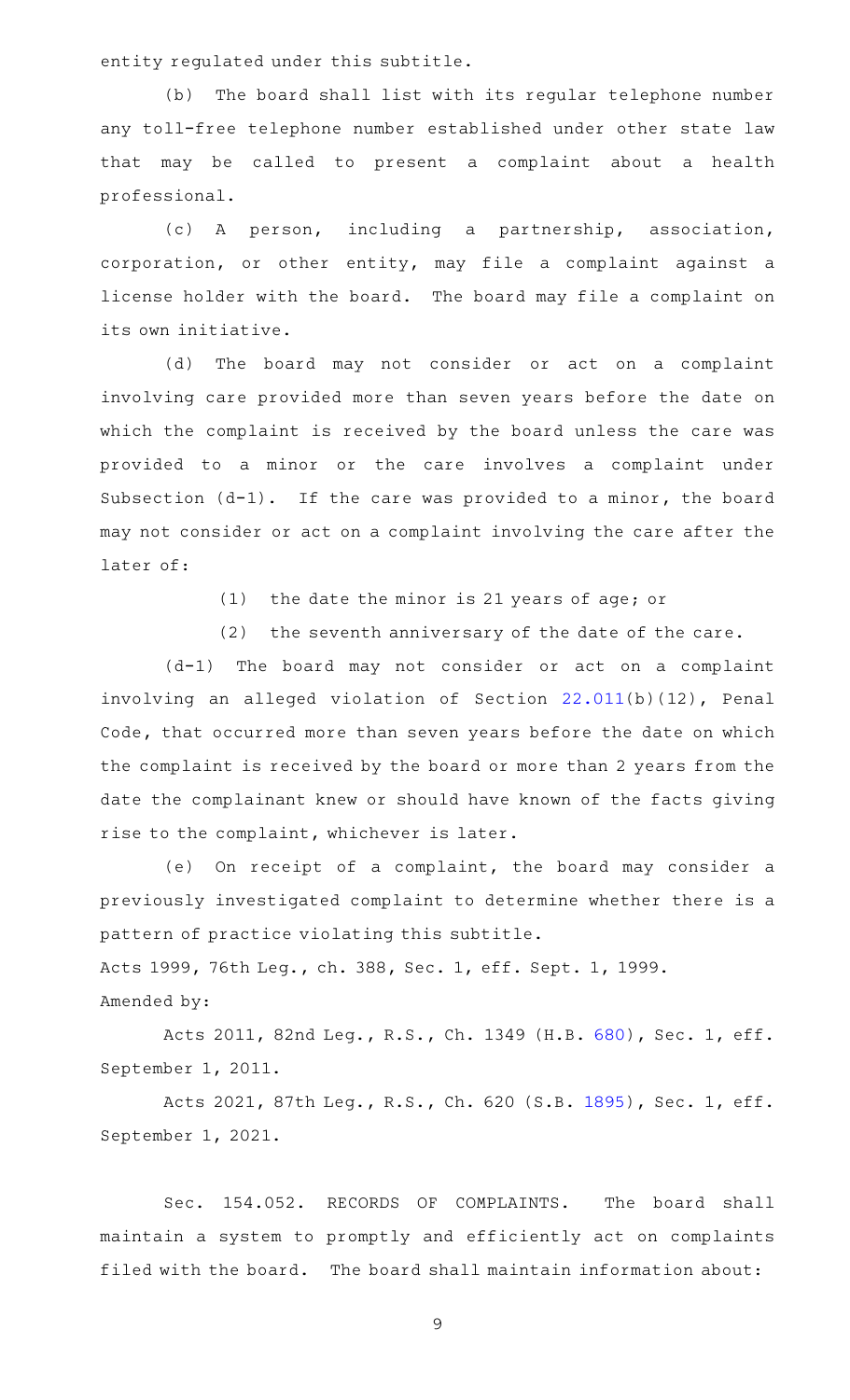$(1)$  the parties to the complaint;

(2) the subject matter of the complaint;

(3) a summary of the results of the review or investigation of the complaint; and

 $(4)$  the disposition of the complaint. Acts 1999, 76th Leg., ch. 388, Sec. 1, eff. Sept. 1, 1999. Amended by:

Acts 2005, 79th Leg., Ch. 269 (S.B. [419](http://www.legis.state.tx.us/tlodocs/79R/billtext/html/SB00419F.HTM)), Sec. 1.15, eff. September 1, 2005.

Sec. 154.053. NOTIFICATION CONCERNING COMPLAINT. (a) The board shall notify a physician who is the subject of a complaint filed with the board that a complaint has been filed and shall notify the physician of the nature of the complaint unless the notice would jeopardize an investigation.

(b) Each party shall be notified of the projected time requirements for pursuing the complaint. Each party to the complaint must be notified of a change in the schedule not later than the 14th day after the date the change is made unless the notice would jeopardize an investigation.

(c) The board shall periodically notify the parties to the complaint of the status of the complaint until final disposition unless the notice would jeopardize an investigation. Acts 1999, 76th Leg., ch. 388, Sec. 1, eff. Sept. 1, 1999. Amended by:

Acts 2005, 79th Leg., Ch. 269 (S.B. [419](http://www.legis.state.tx.us/tlodocs/79R/billtext/html/SB00419F.HTM)), Sec. 1.16, eff. September 1, 2005.

Sec. 154.0535. REQUIREMENTS FOR CERTAIN COMPLAINTS.  $(a)$  In this section:

(1) "Anonymous complaint" means a complaint that lacks sufficient information to identify the source or the name of the person who filed the complaint.

(2) "Insurance agent" means a person licensed under Chapter [4054](http://www.statutes.legis.state.tx.us/GetStatute.aspx?Code=IN&Value=4054), Insurance Code.

(3) "Insurer" means an insurance company or other entity authorized to engage in the business of insurance under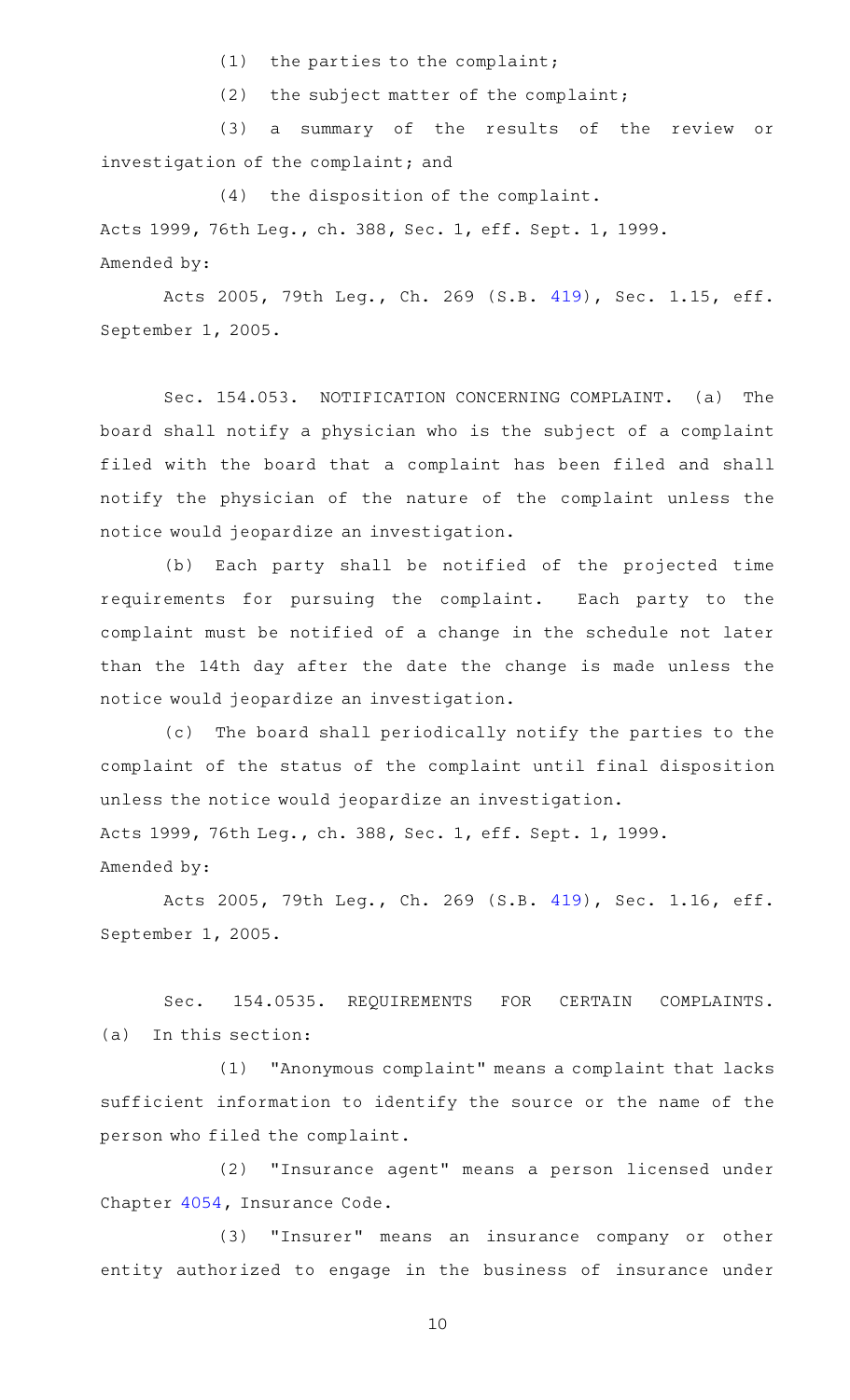Subtitle C, Title 6, Insurance Code.

(4) "Third-party administrator" means a person required to have a certificate of authority under Chapter [4151](http://www.statutes.legis.state.tx.us/GetStatute.aspx?Code=IN&Value=4151), Insurance Code.

 $(b)$  The board may not accept anonymous complaints.

(c) Notwithstanding any confidentiality requirements under Chapter [552,](http://www.statutes.legis.state.tx.us/GetStatute.aspx?Code=GV&Value=552) Government Code, this subtitle, or rules adopted under this subtitle, a complaint filed with the board by an insurance agent, insurer, pharmaceutical company, or third-party administrator against a physician must include the name and address of the insurance agent, insurer, pharmaceutical company, or third-party administrator filing the complaint. Not later than the 15th day after the date the complaint is filed with the board, the board shall notify the physician who is the subject of the complaint of the name and address of the insurance agent, insurer, pharmaceutical company, or third-party administrator who filed the complaint, unless the notice would jeopardize an investigation. Added by Acts 2011, 82nd Leg., R.S., Ch. 1349 (H.B. [680](http://www.legis.state.tx.us/tlodocs/82R/billtext/html/HB00680F.HTM)), Sec. 2, eff. September 1, 2011.

Sec. 154.054. COMPLAINT INFORMATION TO HEALTH CARE ENTITY. On written request, the board shall provide information to a health care entity regarding:

(1) a complaint filed against a license holder that was resolved after investigation by:

(A) a disciplinary order of the board; or

 $(B)$  an agreed settlement; and

(2) the basis of and current status of any complaint under active investigation that has been assigned by the executive director to a person authorized by the board to pursue legal action. Acts 1999, 76th Leg., ch. 388, Sec. 1, eff. Sept. 1, 1999. Amended by Acts 2003, 78th Leg., ch. 202, Sec. 8, eff. June 10, 2003.

Sec. 154.055. RELEASE OF COMPLAINT INFORMATION TO LEGISLATIVE COMMITTEE. (a) On request from a legislative committee created under Subchapter [B,](http://www.statutes.legis.state.tx.us/GetStatute.aspx?Code=GV&Value=301.011) Chapter [301](http://www.statutes.legis.state.tx.us/GetStatute.aspx?Code=GV&Value=301), Government Code, the board shall release all information regarding a complaint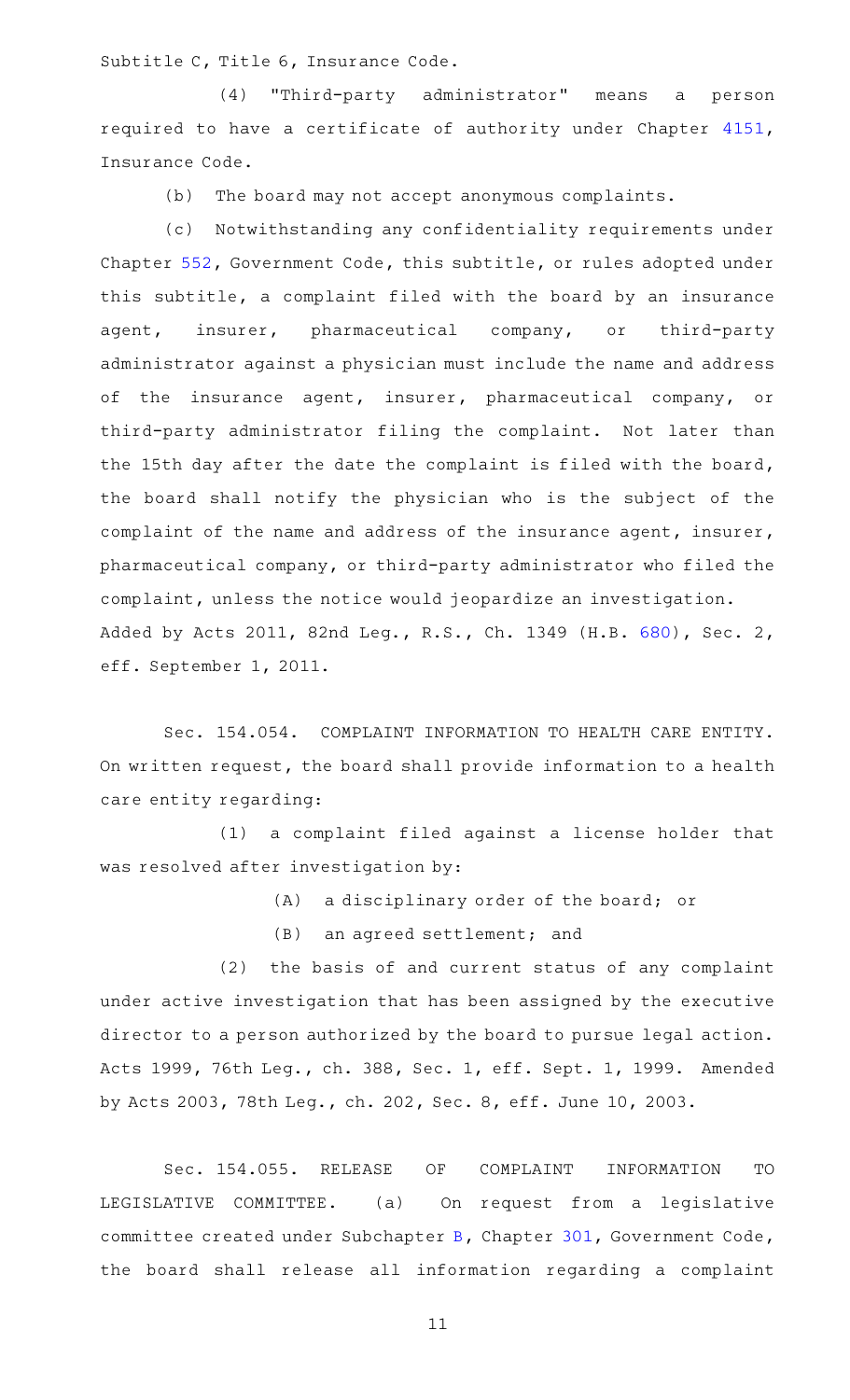against a physician to aid in a legitimate legislative inquiry. The board may release the information only to the members of the committee.

(b) In complying with a request under Subsection (a), the board may not identify the complainant or the patient and may reveal the identity of the affected physician only to the members of the committee.

Acts 1999, 76th Leg., ch. 388, Sec. 1, eff. Sept. 1, 1999.

Sec. 154.056. GENERAL RULES REGARDING COMPLAINT INVESTIGATION; DISPOSITION. (a) The board shall adopt rules concerning the investigation and review of a complaint filed with the board. The rules adopted under this section must:

(1) distinguish among categories of complaints and give priority to complaints that involve sexual misconduct, quality of care, and impaired physician issues;

(2) ensure that a complaint is not dismissed without appropriate consideration;

(3) require that the board be advised of the dismissal of a complaint and that a letter be sent to the person who filed the complaint and to the physician who was the subject of the complaint explaining the action taken on the complaint;

 $(4)$  ensure that a person who files a complaint has an opportunity to explain the allegations made in the complaint;

(5) prescribe guidelines concerning the categories of complaints that require the use of a private investigator and the procedures for the board to obtain the services of a private investigator;

(6) provide for an expert physician panel authorized under Subsection (e) to assist with complaints and investigations relating to medical competency; and

(7) require the review of reports filed with the National Practitioner Data Bank for any report of the termination, limitation, suspension, limitation in scope of practice, or probation of clinical or hospital staff privileges of a physician by:

 $(A)$  a hospital;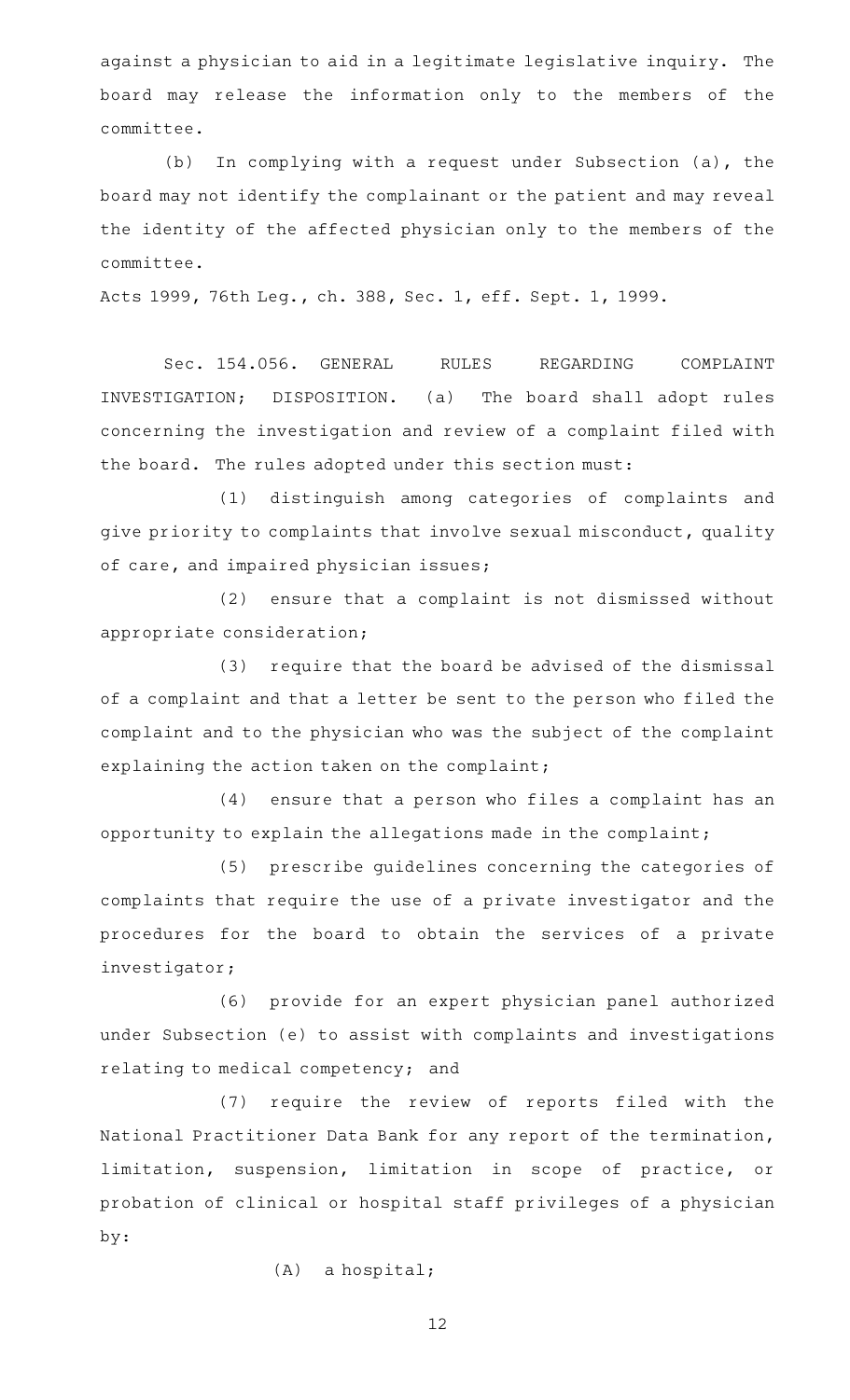- $(B)$  a health maintenance organization;
- $(C)$  an independent practice association;

(D) an approved nonprofit health corporation certified under Section [162.001](http://www.statutes.legis.state.tx.us/GetStatute.aspx?Code=OC&Value=162.001); or

 $(E)$  a physician network.

 $(b)$  The board shall:

(1) dispose of each complaint in a timely manner; and

(2) establish a schedule for conducting each phase of a complaint that is under the control of the board not later than the 30th day after the date the board receives the complaint.

(c) The executive director shall notify the board of a complaint that is unresolved after the time prescribed by the board for resolving the complaint so that the board may take necessary action on the complaint.

(d) The board shall adopt other rules as appropriate to administer this subchapter.

(e) The board by rule shall provide for an expert physician panel appointed by the board to assist with complaints and investigations relating to medical competency by acting as expert physician reviewers. Each member of the expert physician panel must be licensed to practice medicine in this state. The rules adopted under this subsection must include provisions governing the composition of the panel, qualifications for membership on the panel, length of time a member may serve on the panel, grounds for removal from the panel, the avoidance of conflicts of interest, including situations in which the affected physician and the panel member live or work in the same geographical area or are competitors, and the duties to be performed by the panel. The board's rules governing grounds for removal from the panel must include providing for the removal of a panel member who is repeatedly delinquent in reviewing complaints and in submitting reports to the board. The board's rules governing appointment of expert physician panel members to act as expert physician reviewers must include a requirement that the board randomly select, to the extent permitted by Section [154.058](http://www.statutes.legis.state.tx.us/GetStatute.aspx?Code=OC&Value=154.058)(b) and the conflict of interest provisions adopted under this subsection, panel members to review a complaint.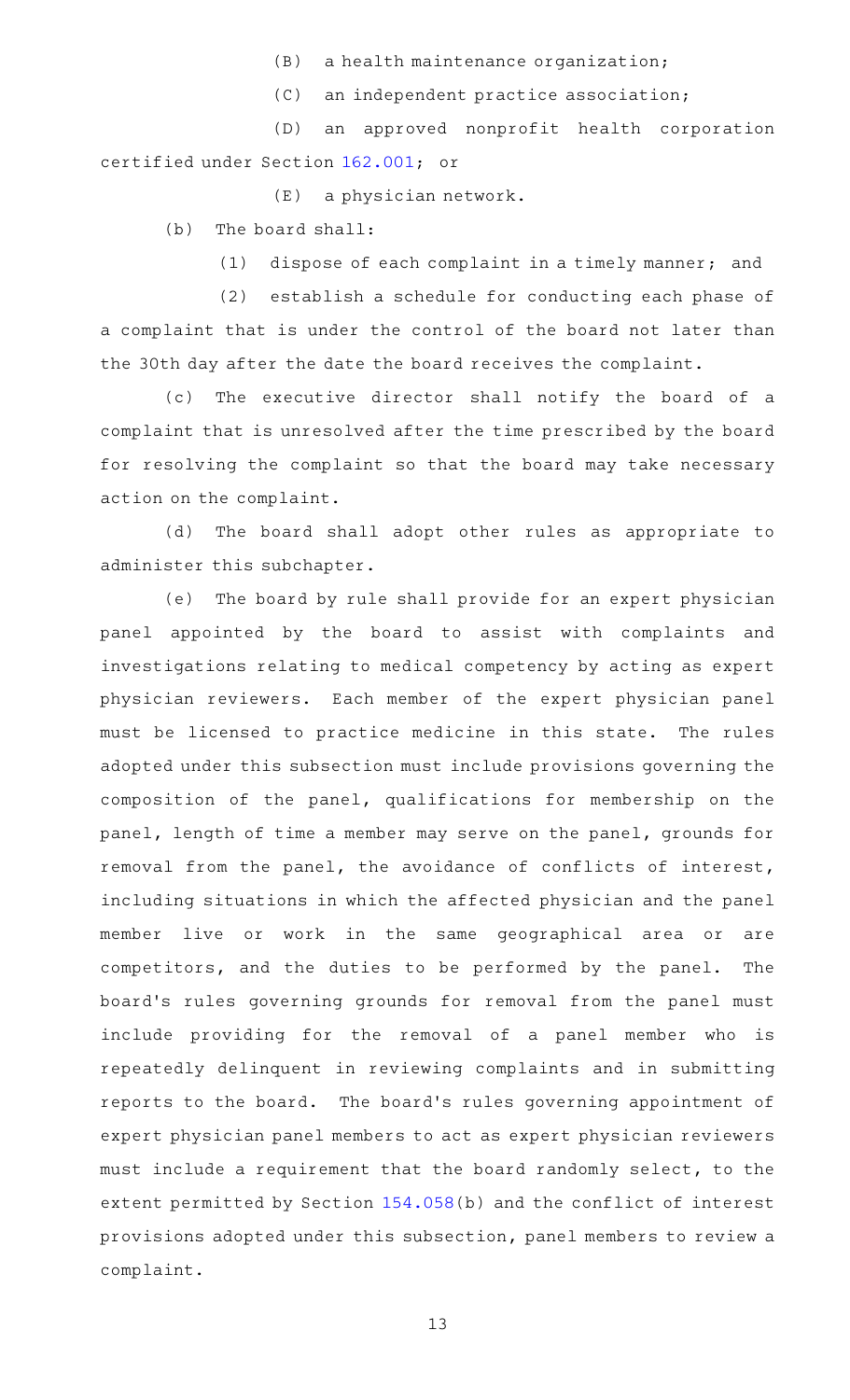(f) In the board rules adopted under Subsection (a)(3), the board shall require that the letter informing the person who filed the complaint of the dismissal of the complaint include an explanation of the reason the complaint was dismissed. Acts 1999, 76th Leg., ch. 388, Sec. 1, eff. Sept. 1, 1999. Amended by Acts 2003, 78th Leg., ch. 202, Sec. 9, eff. June 10, 2003. Amended by:

Acts 2005, 79th Leg., Ch. 269 (S.B. [419](http://www.legis.state.tx.us/tlodocs/79R/billtext/html/SB00419F.HTM)), Sec. 1.17, eff. September 1, 2005.

Sec. 154.0561. PROCEDURES FOR EXPERT PHYSICIAN REVIEW. (a) A physician on the expert physician panel authorized by Section [154.056\(](http://www.statutes.legis.state.tx.us/GetStatute.aspx?Code=OC&Value=154.056)e) who is selected to review a complaint shall:

(1) determine whether the physician who is the subject of the complaint has violated the standard of care applicable to the circumstances; and

(2) issue a preliminary written report of that determination.

(b) A second expert physician reviewer shall review the first physician 's preliminary report and other information associated with the complaint. If the second expert physician agrees with the first expert physician, the first physician shall issue a final written report on the matter.

(c) If the second expert physician does not agree with the conclusions of the first expert physician, a third expert physician reviewer shall review the preliminary report and information and decide between the conclusions reached by the first two expert physicians. The final written report shall be issued by the third physician or the physician with whom the third physician concurs.

(d) In reviewing a complaint, the expert physician reviewers assigned to examine the complaint may consult and communicate with each other about the complaint in formulating their opinions and reports.

Added by Acts 2005, 79th Leg., Ch. 269 (S.B. [419](http://www.legis.state.tx.us/tlodocs/79R/billtext/html/SB00419F.HTM)), Sec. 1.18, eff. September 1, 2005.

Sec. 154.057. CONDUCT OF INVESTIGATION; USE OF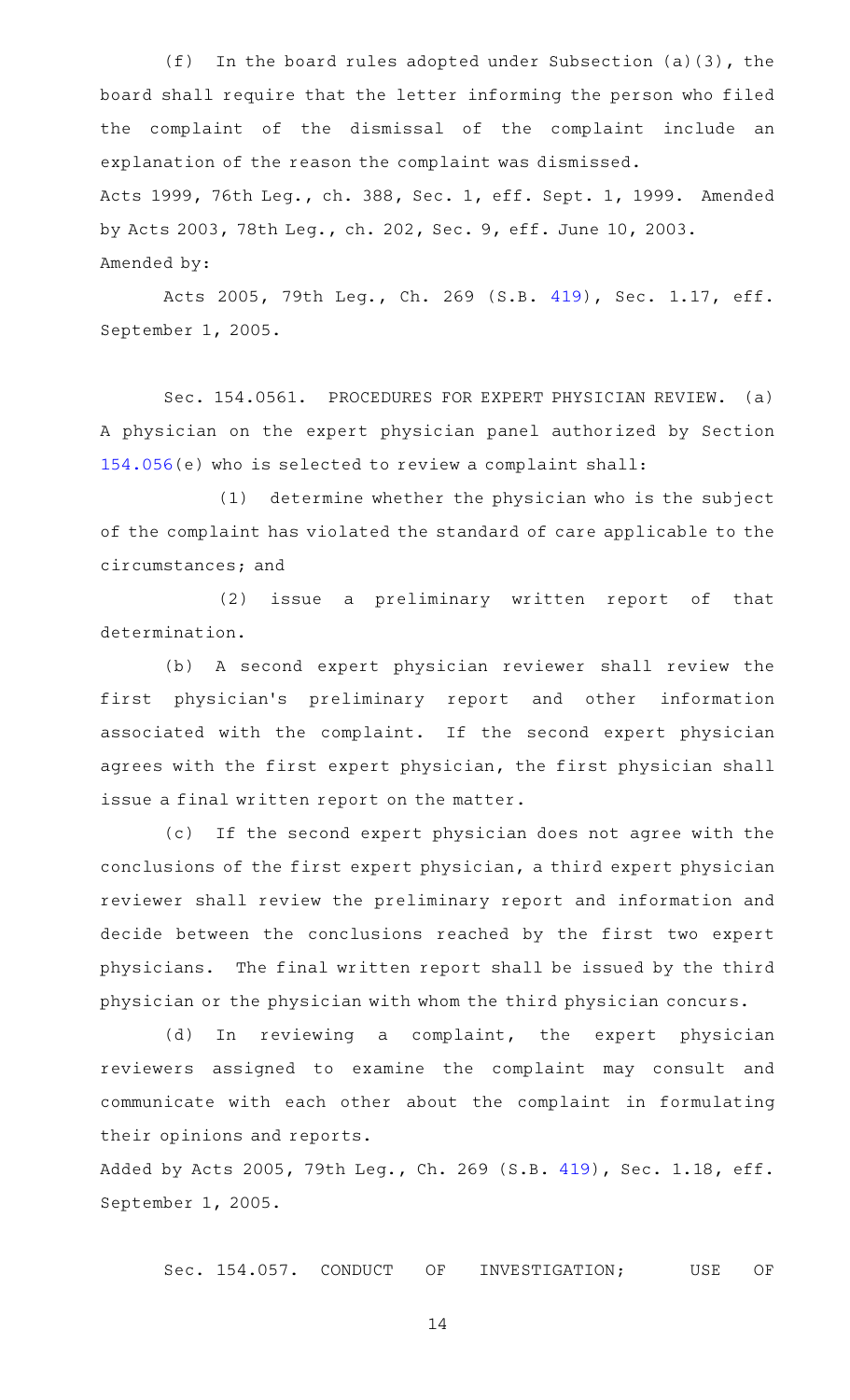INVESTIGATORS AS PEACE OFFICERS. (a) Except as otherwise provided by this subchapter, each investigation of a complaint filed under this subtitle shall be conducted by the board or by a person authorized by the board to conduct the investigation.

(b) Except as provided by Subsection  $(b-1)$ , the board shall complete a preliminary investigation of the complaint not later than the 45th day after the date of receiving the complaint. The board shall first determine whether the physician constitutes a continuing threat to the public welfare. On completion of the preliminary investigation, the board shall determine whether to officially proceed on the complaint. If the board fails to complete the preliminary investigation in the time required by this subsection, the board's official investigation of the complaint is considered to commence on that date.

 $(b-1)$  The board, for good cause, may extend a preliminary investigation under Subsection (b) for not more than 15 days after the date required for completion under that subsection.

(c) The board may commission investigators as peace officers to enforce this subtitle. An investigator commissioned as a peace officer under this subsection may not carry a firearm or exercise the powers of arrest.

Acts 1999, 76th Leg., ch. 388, Sec. 1, eff. Sept. 1, 1999. Amended by:

Acts 2005, 79th Leg., Ch. 269 (S.B. [419](http://www.legis.state.tx.us/tlodocs/79R/billtext/html/SB00419F.HTM)), Sec. 1.19, eff. September 1, 2005.

Acts 2011, 82nd Leg., R.S., Ch. 1349 (H.B. [680](http://www.legis.state.tx.us/tlodocs/82R/billtext/html/HB00680F.HTM)), Sec. 3, eff. September 1, 2011.

Acts 2019, 86th Leg., R.S., Ch. 1231 (H.B. [1504](http://www.legis.state.tx.us/tlodocs/86R/billtext/html/HB01504F.HTM)), Sec. 5, eff. September 1, 2019.

Sec. 154.058. DETERMINATION OF MEDICAL COMPETENCY. (a) Each complaint against a physician that requires a determination of medical competency shall be reviewed initially by a board member, consultant, or employee with a medical background considered sufficient by the board.

(b) If the initial review under Subsection (a) indicates that an act by a physician falls below an acceptable standard of